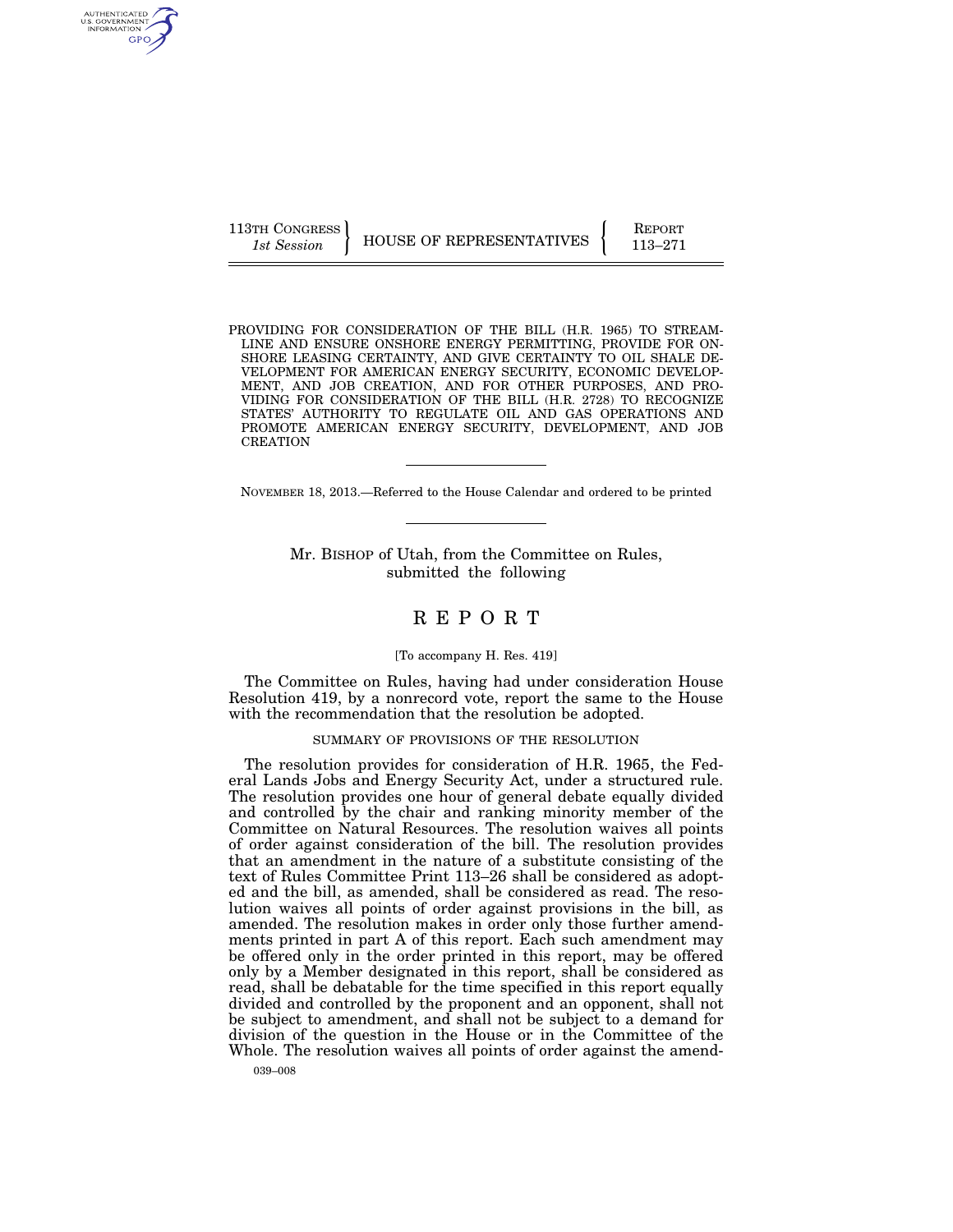ments printed in part A of this report. The rule provides one motion to recommit with or without instructions.

Section 2 of the resolution provides for consideration of H.R. 2728, the Protecting States' Rights to Promote American Energy Security Act, under a structured rule. The resolution provides one hour of general debate, with 40 minutes equally divided and controlled by the chair and ranking minority member of the Natural Resources and 20 minutes equally divided and controlled by the chair and ranking minority member of the Committee on Science, Space, and Technology. The resolution waives all points of order against consideration of the bill. The resolution provides that an amendment in the nature of a substitute consisting of the text of Rules Committee Print 113–27 shall be considered as adopted and the bill, as amended, shall be considered as read. The resolution waives all points of order against provisions in the bill, as amended. The resolution makes in order only those amendments printed in part B of this report. Each such amendment may be offered only in the order printed in this report, may be offered only by a Member designated in this report, shall be considered as read, shall be debatable for the time specified in this report equally divided and controlled by the proponent and an opponent, shall not be subject to amendment, and shall not be subject to a demand for division of the question in the House or in the Committee of the Whole. The resolution waives all points of order against the amendments printed in part B of this report. The resolution provides one motion to recommit with or without instructions.

## EXPLANATION OF WAIVERS

Although the resolution waives all points of order against consideration of H.R. 1965, the Committee is not aware of any points of order. The waiver is prophylactic in nature.

Although the resolution waives all points of order against provisions in H.R. 1965, as amended, the Committee is not aware of any points of order. The waiver is prophylactic in nature.

Although the resolution waives all points of order against the amendments to H.R. 1965 printed in part A of this report, the Committee is not aware of any points of order. The waiver is prophylactic in nature.

Although the resolution waives all points of order against consideration of H.R. 2728, the Committee is not aware of any points of order. The waiver is prophylactic in nature.

Although the resolution waives all points of order against provisions in H.R. 2728, as amended, the Committee is not aware of any points of order. The waiver is prophylactic in nature.

Although the resolution waives all points of order against the amendments to H.R. 2728 printed in part B of this report, the Committee is not aware of any points of order. The waiver is prophylactic in nature.

## COMMITTEE VOTES

The results of each record vote on an amendment or motion to report, together with the names of those voting for and against, are printed below: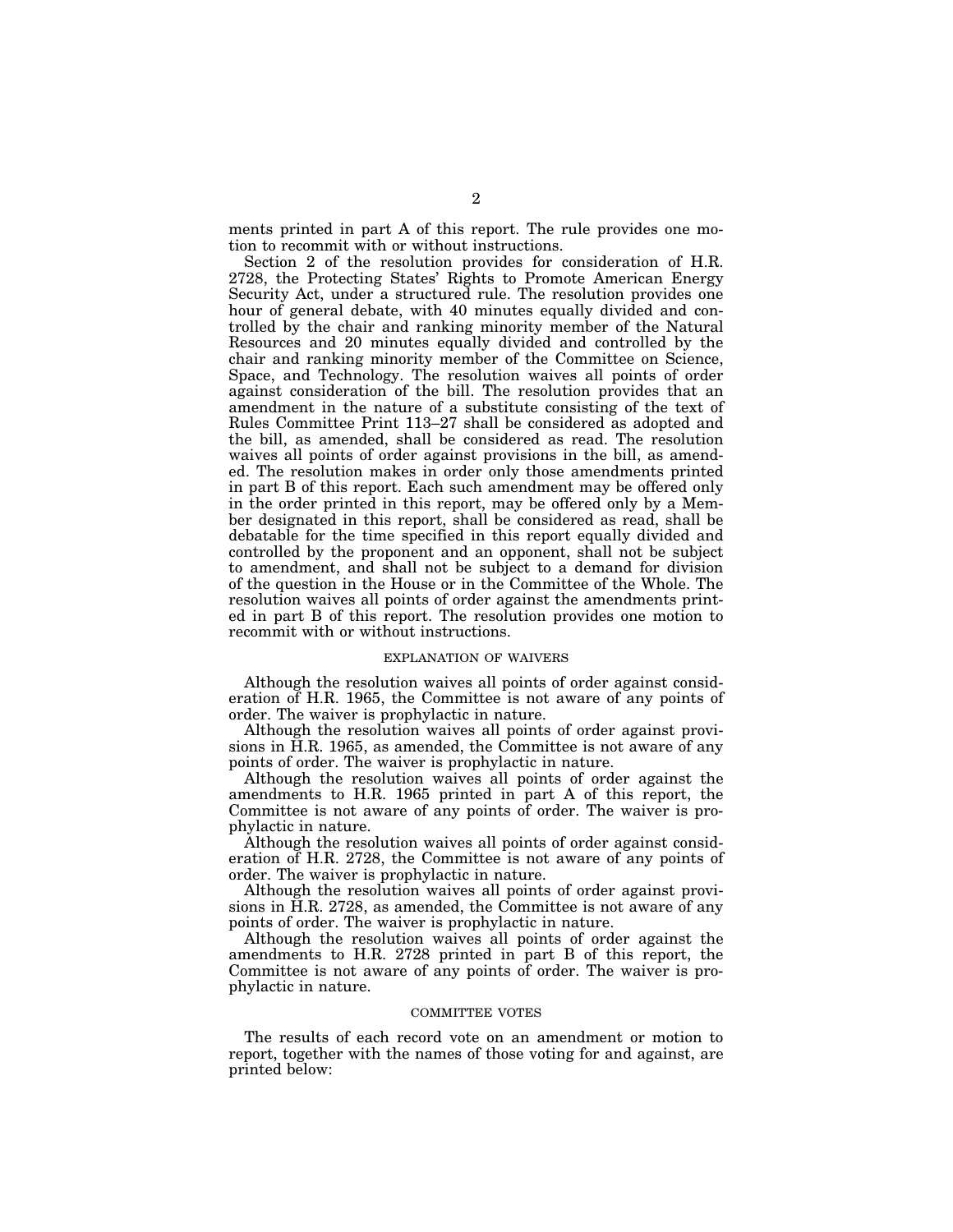## *Rules Committee record vote No. 89*

Motion by Mr. Polis to make in order and provide the appropriate waivers for amendment  $#11$  to H.R. 1965, offered by Rep. Polis (CO) and Rep. Napolitano (CA), which requires the Director of the United States Geological Survey to study and prepare a report regarding the potential impacts of oil shale leasing on the quantity and quality of water available for agricultural and municipal use in Colorado, Utah, and Wyoming and amendment #6 to H.R. 2728, offered by Rep. Polis (CO), which eliminates a loophole in the Clean Air Act under which oil and gas exploration and production activities are exempt from complying with the Clean Air Act's aggregation requirement and adds hydrogen sulfide to the federal list of hazardous air pollutants. Defeated: 3–9.

| <b>Maiority Members</b> | Vote                                          | <b>Minority Members</b> |                   |
|-------------------------|-----------------------------------------------|-------------------------|-------------------|
|                         | Nav<br>Nav<br>Nav<br>Nav<br>Nay<br>Nav<br>Nav |                         | Yea<br>Yea<br>Yea |
|                         | Nay<br>Nav                                    |                         |                   |

## SUMMARY OF THE AMENDMENTS TO H.R. 1965 IN PART A MADE IN ORDER

1. Hastings, Doc (WA): MANAGER'S AMENDMENT Adjusts the amount of funds authorized to be made available to BLM field offices for energy permitting to ensure bill has a positive (deficit reducing) score.  $(10 \text{ minutes})$ 

2. Jackson Lee (TX): Preserves First Amendment Right To Petition. (10 minutes)

3. Lowenthal (CA): Allows the Secretary of the Interior to continue to review actions that generally qualify for Categorical Exclusions to NEPA for possible Extraordinary Circumstances (e.g. Violations of a Federal law, or a State, local, or tribal law or requirement) which would then supersede the Categorical Exclusion and require further NEPA review. (10 minutes)

4. Jackson Lee (TX): Eliminates prohibition of award of attorney fees which otherwise would be recoverable under Equal Access to Justice Act. (10 minutes)

5. Hanabusa (HI): Requires the Secretary of the Interior in consultation with the Secretary of Agriculture to include in their Quadrennial Federal Onshore Energy Production Strategy, the best estimate, based upon commercial and scientific data, of the expected increase in domestic production of geothermal, solar, wind, or other renewable energy sources on lands designated as Hawaiian Home Lands that the state agency or department responsible for the administration of these lands selects to be used for energy production. (10 minutes)

6. Marino (PA): Requires the Secretary of the Interior to include Federal lands as a part of its plan to address new demands for oil and gas pipelines. (10 minutes)

7. Polis (CO), Huffman (CA): Requires National Academy of Sciences to study and report to Congress about the impact of flood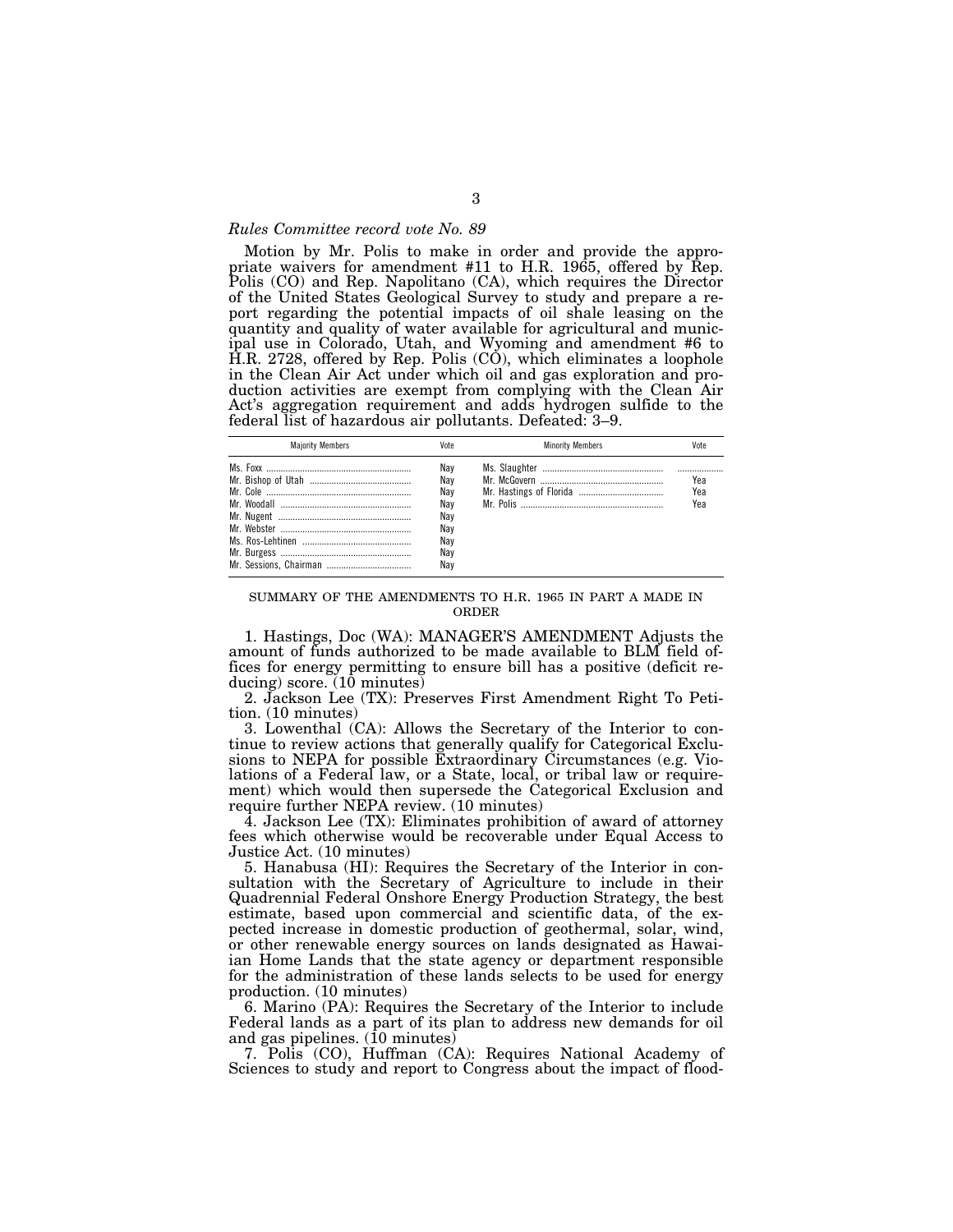ing on oil and gas facilities and the resulting instances of leaking and spills from tanks, wells, and pipelines. (10 minutes)

8. DeFazio (OR): Authorizes \$10 million of the revenue generated by the underlying bill for the Commodity Futures Trading Commission to use existing authority to limit speculation in energy markets. (10 minutes)

## SUMMARY OF THE AMENDMENTS TO H.R. 2728 IN PART B MADE IN ORDER

1. Holt (NJ), Peters, Scott (CA), Polis (CO): Allows the Secretary of the Interior to issue regulations to reduce methane emissions from oil and gas drilling operations on public lands. (10 minutes)

2. Flores (TX): Requires states to submit a copy of their hydraulic fracturing regulations and chemical disclosure requirements to the BLM for public disclosure and provides other technical/clarifying changes. (10 minutes)

3. Reed (NY), Costa (CA): Directs the GAO to conduct a study on the economic benefits of domestic oil and gas production as result of hydraulic fracturing including job creation, energy prices and State and Federal revenues. (10 minutes)

4. DeFazio (OR): Prohibits the export of natural gas produced from public lands. (10 minutes)

5. Jackson Lee (TX): The Secretary shall conduct an annual review of any and all state hydraulic fracturing activity and submit a report to Congress. (10 minutes)

PART A—TEXT OF AMENDMENTS TO H.R. 1965 MADE IN ORDER

1. AN AMENDMENT TO BE OFFERED BY REPRESENTATIVE HASTINGS OF WASHINGTON OR HIS DESIGNEE, DEBATABLE FOR 10 MINUTES

Page 8, line 17, strike "\$10,000,000" and insert "\$5,000,000".

2. AN AMENDMENT TO BE OFFERED BY REPRESENTATIVE JACKSON LEE OF TEXAS OR HER DESIGNEE, DEBATABLE FOR 10 MINUTES

Page 9, line 9, strike the closing quotation marks and the following period, and after line 9 insert the following:

"(C) RIGHT TO PETITION PRESERVED.—This paragraph shall not be construed to abridge the right of the people to petition for the redress of grievances, in violation of the first article of amendment to the Constitution of the United States.''.

3. AN AMENDMENT TO BE OFFERED BY REPRESENTATIVE LOWENTHAL OF CALIFORNIA OR HIS DESIGNEE, DEBATABLE FOR 10 MINUTES

Page 12, beginning at line 20, strike section 1132.

Beginning at page 16, line 24, strike ", except that" and all that follows through page 17, line 2 and insert a period.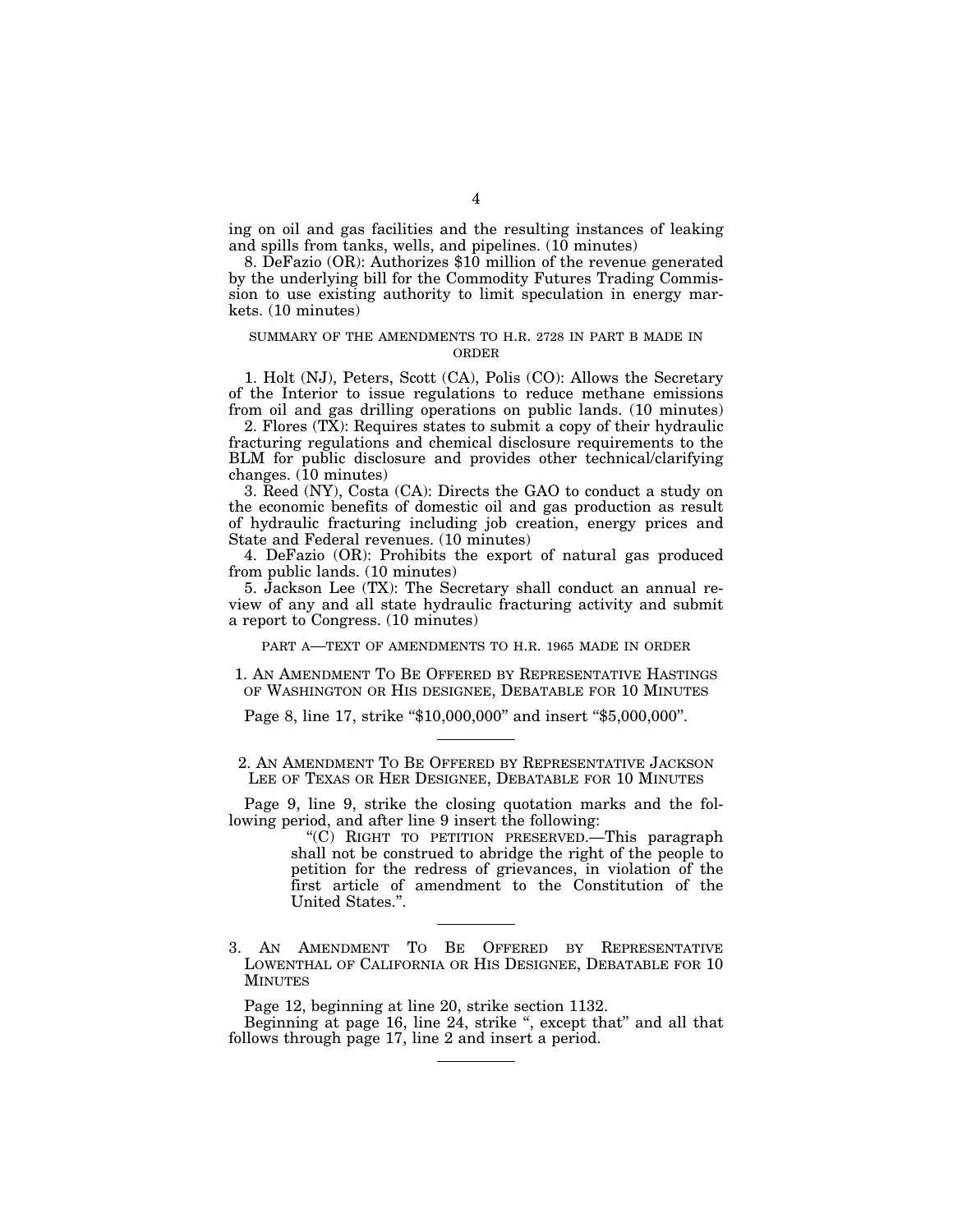4. AN AMENDMENT TO BE OFFERED BY REPRESENTATIVE JACKSON LEE OF TEXAS OR HER DESIGNEE, DEBATABLE FOR 10 MINUTES

Page 15, beginning at line 4, strike section 1147.

5. AN AMENDMENT TO BE OFFERED BY REPRESENTATIVE HANABUSA OF HAWAII OR HER DESIGNEE, DEBATABLE FOR 10 MINUTES

Page 25, on line 15, strike "and", on line 20, strike the period and insert "; and", and after line 20 insert the following:

''(H) the best estimate, based upon commercial and scientific data, of the expected increase in domestic production of geothermal, solar, wind, or other renewable energy sources from 'available lands' (as such term is defined in section 203 of the Hawaiian Homes Commission Act, 1920 (42 Stat. 108 et seq.), and including any other lands deemed by the Territory or State of Hawaii, as the case may be, to be included within that definition) that the agency or department of the government of the State of Hawaii that is responsible for the administration of such lands selects to be used for such energy production.

6. AN AMENDMENT TO BE OFFERED BY REPRESENTATIVE MARINO OF PENNSYLVANIA OR HIS DESIGNEE, DEBATABLE FOR 10 MINUTES

Page 26, after line 4, insert the following:

''(6) The Secretary shall include in the Strategy a plan for addressing new demands for transmission lines and pipelines for distribution of oil and gas across Federal lands to ensure that energy produced can be distributed to areas of need.

7. AN AMENDMENT TO BE OFFERED BY REPRESENTATIVE POLIS OF COLORADO OR HIS DESIGNEE, DEBATABLE FOR 10 MINUTES

Add at the end the following:

## **TITLE** ll**—MISCELLANEOUS PROVISIONS**

## SEC. 01. STUDY OF EFFECTS OF FLOODING ON OIL AND GAS FACILI-**TIES.**

The Secretary of the Interior shall enter into an arrangement with the National Academy of Sciences under which the Academy shall study and report to the Congress on the effect of flooding on oil and gas facilities, and the resulting instances of leaking and spills from tanks, wells, and pipelines.

8. AN AMENDMENT TO BE OFFERED BY REPRESENTATIVE DEFAZIO OF OREGON OR HIS DESIGNEE, DEBATABLE FOR 10 MINUTES

At the end of the bill, add the following (and conform the table of contents accordingly):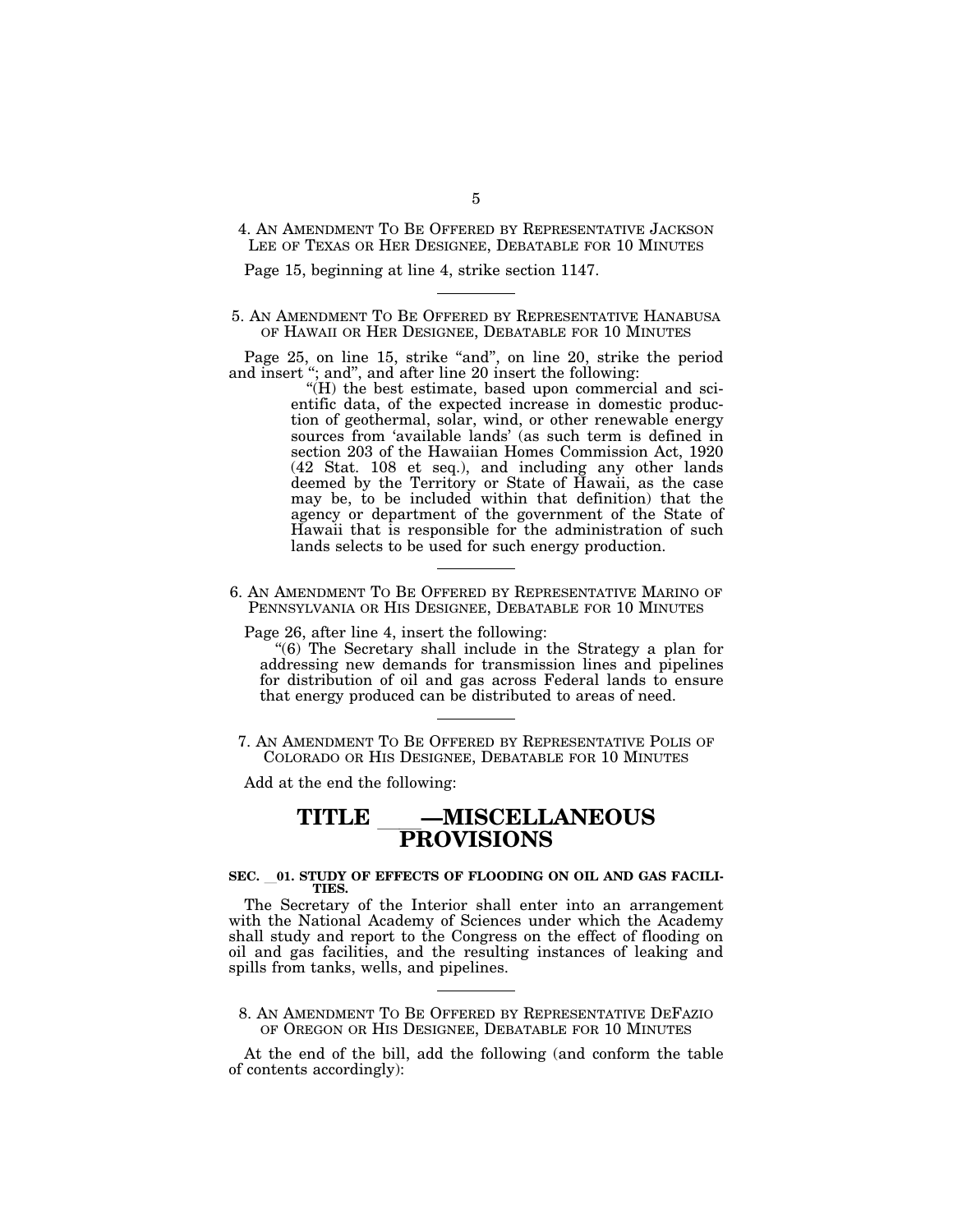## **TITLE VI—MISCELLANEOUS PROVISIONS**

#### **SEC. 6001. CERTAIN REVENUES GENERATED BY THIS ACT TO BE MADE AVAILABLE TO THE COMMODITY FUTURES TRADING COM-MISSION TO LIMIT EXCESSIVE SPECULATION IN ENERGY MARKETS.**

The Mineral Leasing Act (30 U.S.C. 181 et seq.) is amended by redesignating section 44 as section 45, and by inserting after section 43 the following:

## **''SEC. 44. REVENUES TO BE MADE AVAILABLE TO THE COMMODITY FU-TURES TRADING COMMISSION.**

''(a) ESTABLISHMENT OF TREASURY ACCOUNT.—The Secretary of the Treasury (in this section referred to as the 'Secretary') shall establish an account in the Treasury of the United States.

"(b) DEPOSIT INTO ACCOUNT OF CERTAIN REVENUES GENERATED BY THIS ACT.—The Secretary shall deposit into the account established under subsection (a) the first \$10,000,000 of the total of the amounts received by the United States under leases issued under this Act or any plan, strategy, or program under this Act.

''(c) AVAILABILITY AND USE OF FUNDS.—

" $(1)$  In GENERAL.—Subject to paragraph  $(2)$ , the amounts in the account established under subsection (a) shall be made available to the Commodity Futures Trading Commission to use its existing authorities to limit excessive speculation in energy markets.

 $\sqrt[n]{(2)}$  SUBJECT TO APPROPRIATIONS.—The authority provided in paragraph (1) may be exercised only to such extent, and with respect to such amounts, as are provided in advance in appropriations Acts.''.

PART B—TEXT OF AMENDMENTS TO H.R. 2728 MADE IN ORDER

1. AN AMENDMENT TO BE OFFERED BY REPRESENTATIVE HOLT OF NEW JERSEY OR HIS DESIGNEE, DEBATABLE FOR 10 MINUTES

Page 1, line 14, strike "The" and insert "Except as provided in subsection (c), the''.

Page 2, line 4, strike "The" and insert "Except as provided in subsection (c), the".

Page 2, after line 11, insert the following (and redesignate the subsequent quoted subsection accordingly):

''(c) METHANE EMISSIONS.—Nothing in this section limits the authority of the Secretary of the Interior to issue regulations to require the minimization of venting and flaring of methane from oil and gas drilling operations on public lands, and to issue regulations designed to reduce fugitive methane emissions.

## 2. AN AMENDMENT TO BE OFFERED BY REPRESENTATIVE FLORES OF TEXAS OR HIS DESIGNEE, DEBATABLE FOR 10 MINUTES

Page 2, beginning at line 9, strike "regardless" and all that follows through line 11 and insert a period.

Page 2, after line 11, insert the following: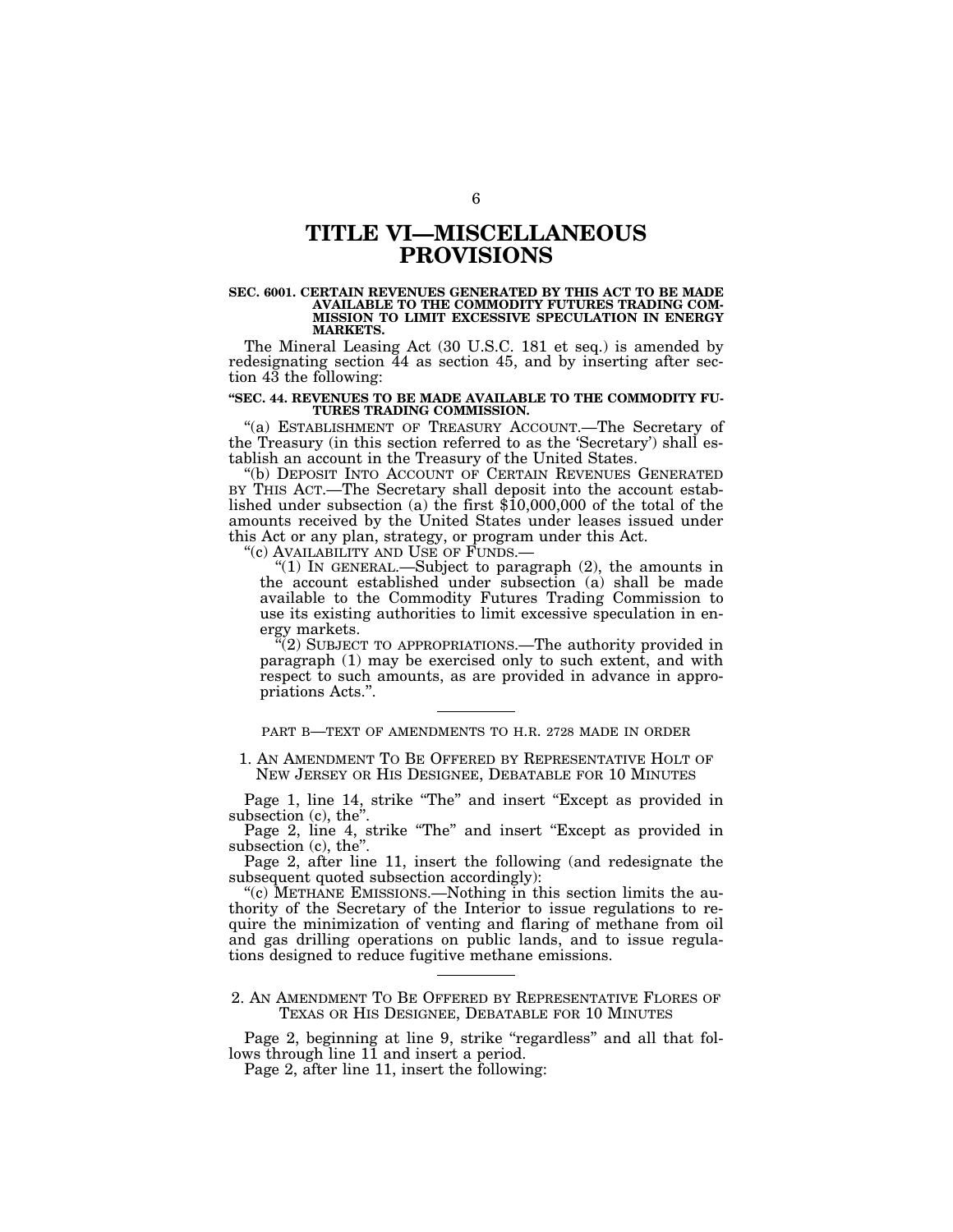''(c) TRANSPARENCY OF STATE REGULATIONS.— ''(1) IN GENERAL.—Each State shall submit to the Bureau of Land Management a copy of its regulations that apply to hydraulic fracturing operations on Federal land.

"(2) AVAILABILITY.—The Secretary of the Interior shall make available to the public State regulations submitted under this subsection.

''(d) TRANSPARENCY OF STATE DISCLOSURE REQUIREMENTS.— ''(1) IN GENERAL.—Each State shall submit to the Bureau of Land Management a copy of any regulations of the State that require disclosure of chemicals used in hydraulic fracturing operations on Federal land.

''(2) AVAILABILITY.—The Secretary of the Interior shall make available to the public State regulations submitted under this subsection.

Page 2, beginning at line 23, strike "the" and all that follows through ''process'' and insert ''the process of hydraulic fracturing (as that term is defined in section 44 of the Mineral Leasing Act, as amended by section 102 of this Act)''.

## 3. AN AMENDMENT TO BE OFFERED BY REPRESENTATIVE REED OF NEW YORK OR HIS DESIGNEE, DEBATABLE FOR 10 MINUTES

Page 4, after line 10, insert the following:

## SEC. **.** GOVERNMENT ACCOUNTABILITY OFFICE STUDY.

(a) STUDY.—The Comptroller General of the United States shall conduct a study examining the economic benefits of domestic shale oil and gas production resulting from the process of hydraulic fracturing. This study will include identification of—

(1) State and Federal revenue generated as a result of shale gas production;

 $(2)$  jobs created both directly and indirectly as a result of shale oil and gas production; and

(3) an estimate of potential energy prices without domestic shale oil and gas production.

(b) REPORT.—The Comptroller General shall submit a report on the findings of such study to the Committee on Natural Resources of the House of Representatives within 30 days after completion of the study.

4. AN AMENDMENT TO BE OFFERED BY REPRESENTATIVE DEFAZIO OF OREGON OR HIS DESIGNEE, DEBATABLE FOR 10 MINUTES

Add at the end the following:

## **TITLE** ll**—MISCELLANEOUS PROVISIONS**

## **SEC.** l**01. REQUIREMENT TO OFFER FOR SALE ONLY IN THE UNITED STATES.**

The Secretary of the Interior shall require that all gas produced under a lease issued pursuant to authorities granted by this Act shall be offered for sale only in the United States.